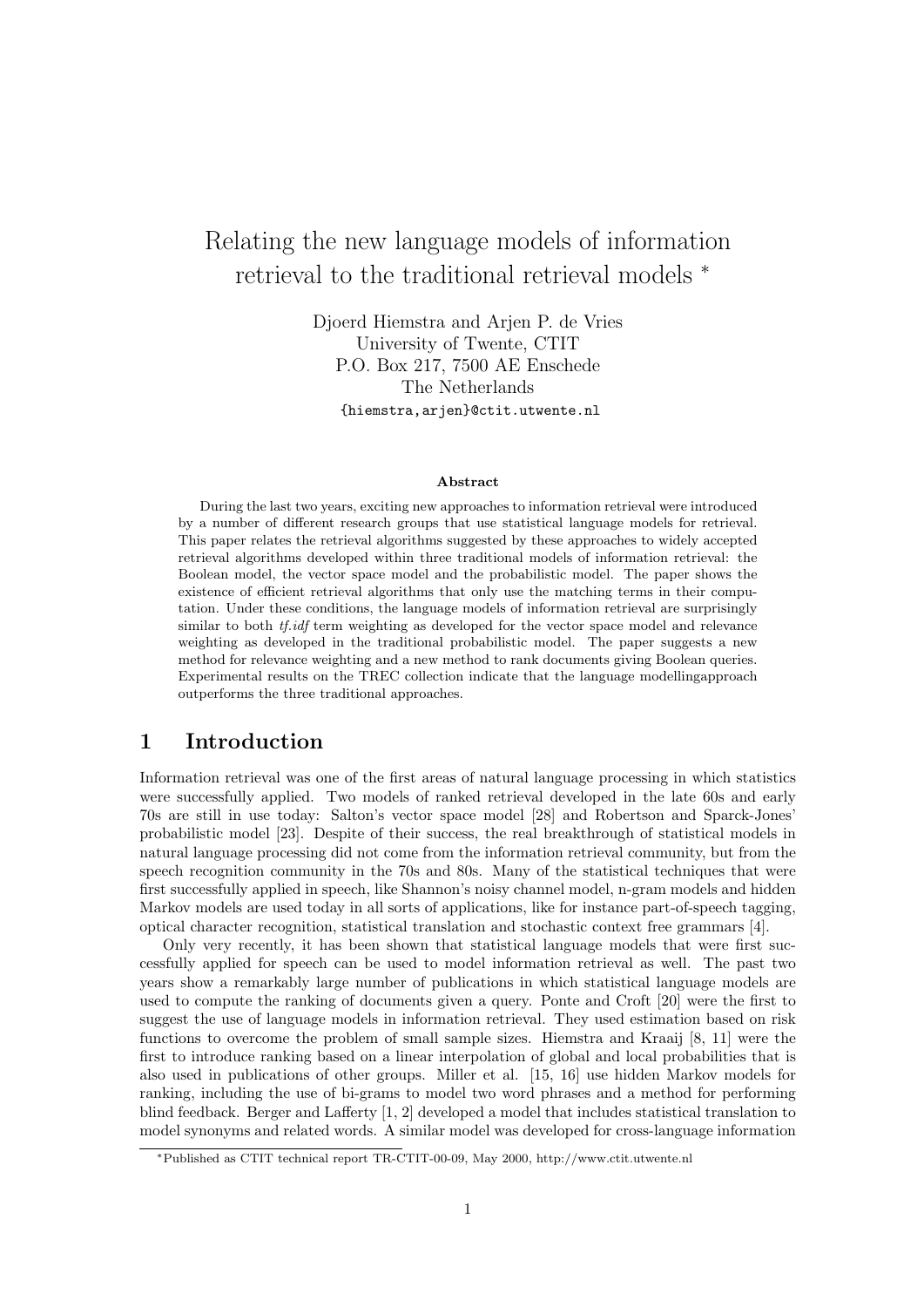retrieval by Hiemstra and de Jong [10] and Kraaij et al. [12]. Ng [18] introduced a model that uses the ratio of the conditional probability of the query given the document and the prior probability of the query, including a method for query expansion. Song and Croft [31] used a model which includes bi-grams and introduced Good Turing re-estimation to smooth the document models.

This paper adds to this discussion by showing that the language models of information retrieval are in fact very similar to the traditional retrieval models. The paper shows the existence of efficient retrieval algorithms that only use the matching terms in their computation. Under these conditions, the language models of information retrieval can be interpreted as belonging to the family of *tf.idf* term weighting algorithms as developed for the traditional vector space model. Also under these conditions, the language models can be interpreted as using the odds of the probability of relevance as used in the traditional probabilistic model of information retrieval, thereby introducing a new method for relevance weighting of search terms. Finally, this paper introduces a new method to rank documents given Boolean queries.

# 2 Three traditional retrieval models

This section gives a brief description of the three retrieval models we think were the most influential in modern information retrieval research: the vector space model, the probabilistic model and the Boolean model. The section mentions some recent history and gives an indication of where the models stand today.

#### 2.1 The vector space model

The traditional vector space model can best be characterised by its attempt to rank documents by the similarity between the query and each document [28]. Calculations in the vector space model are based on geometry, that is, each term has its own dimension in a multidimensional space; queries and documents are points or vectors in this space and the similarity is usually measured by the cosine measure that computes the angle between two vectors. If documents and queries are weighted vectors  $\vec{d}$  and  $\vec{q}$  with element weights between 0 and 1 then the cosine measure is defined as:

$$
similarity(\vec{d}, \vec{q}) = \frac{\sum_{k=1}^{l} d_k \cdot q_k}{\sqrt{\sum_{k=1}^{l} (d_k)^2 \cdot \sum_{k=1}^{l} (q_k)^2}}
$$

A second major achievement of the researchers that developed the vector space model is the introduction of the family of  $tf.id$  term weights. These weights have a term frequency  $(tf)$  factor measuring the frequency of occurrence of the terms in the document or query texts and an inverse document frequency  $(idf)$  factor measuring the inverse of the number of documents that contain a query or document term. If the cosine measure is used, the vector lengths are normalised. The three components  $tf$ ,  $idf$  and length normalisation can be calculated by various formulas and are often reported upon by a three letter combination [26]. One of the recent weighting algorithms Lnu.ltu [30] uses a combination of the document length and the average document length instead of the cosine measure for length normalisation. This algorithm outperforms the cosine versions on the TREC collections, but lacks the metaphor of measuring the angle between two vectors.

#### 2.2 The probabilistic model

The most important characteristic of the probabilistic model is its attempt to rank documents by their probability of relevance given a query [23]. Documents and queries are represented by binary vectors  $\vec{d}$  and  $\vec{q}$ , each vector element indicating whether a document attribute or term occurs in the document or query, or not. Instead of probabilities, the probabilistic model uses odds  $O(R)$ , where  $O(R) = P(R)/1 - P(R)$ , R means 'document is relevant' and  $\overline{R}$  means 'document is not relevant'. The model makes the so-called binary independence assumption, assuming that given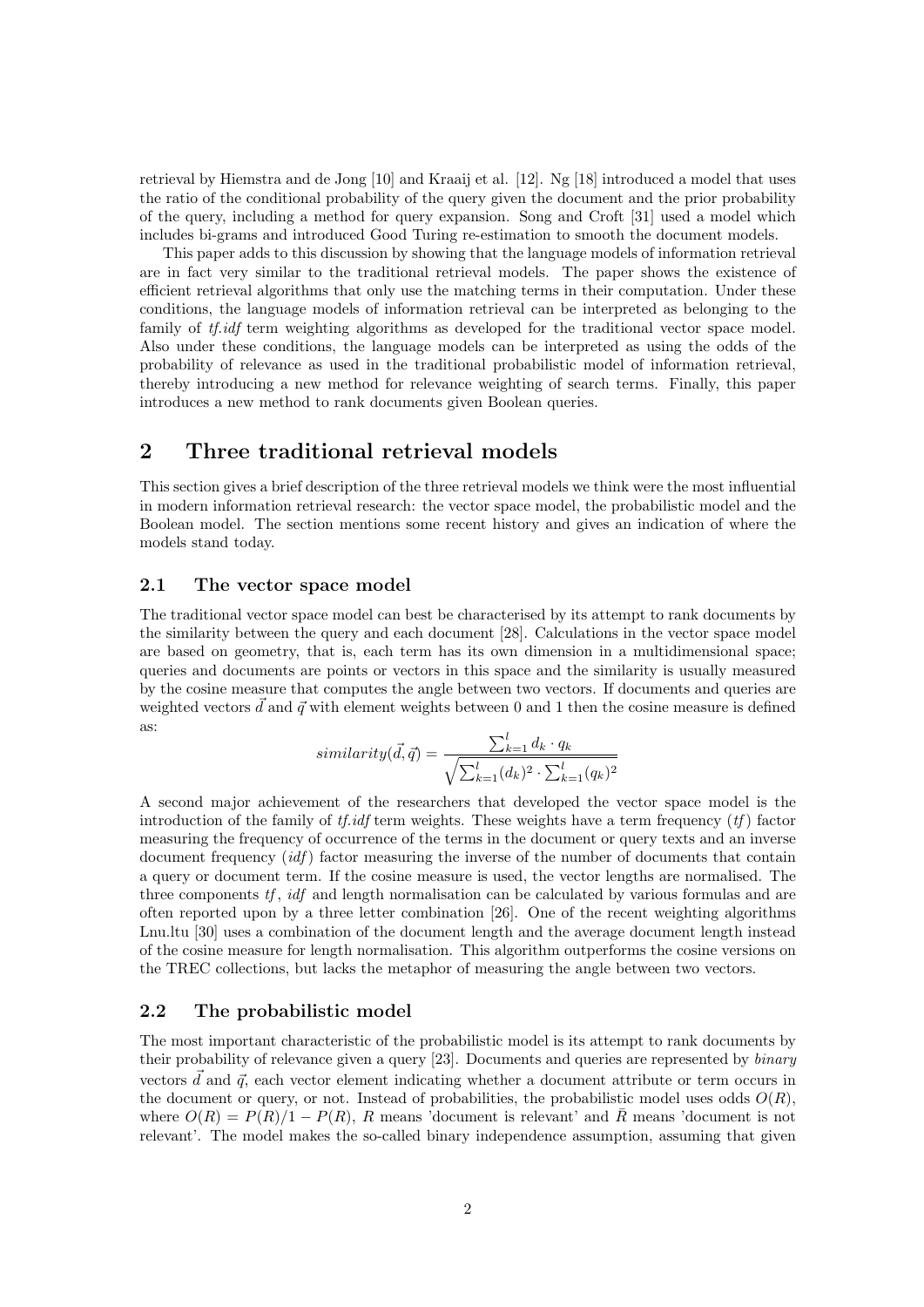relevance, the attributes are statistically independent.

$$
O(R|\vec{d},\vec{q}) = O(R|\vec{q}) \cdot \prod_{k=1}^{l} \frac{P(d_k|R,\vec{q})}{P(d_k|\bar{R},\vec{q})}
$$

This formula can be rewritten into a formula that includes values for term presence only, resulting in:

$$
O(R|\vec{d},\vec{q}) \propto \sum_{\substack{k \in \text{match} \text{is } k \text{ terms}}} \log(\frac{P(d_k|R,\vec{q})(1-P(d_k|\bar{R},\vec{q}))}{P(d_k|\bar{R},\vec{q})(1-P(d_k|R,\vec{q}))})
$$

If relevance information is available, the model should improve retrieval performance. If no relevance information is available, the model behaves like the vector space model using idf weights only (ignoring tf and length normalisation), that is, much poorer than most  $tf.idf$  weights [25]. During TREC-2 and TREC-3, the developers of the probabilistic model tried a considerable number of new term weighting algorithms, which led to the BM25 (BM = best match) term weighting algorithm, an algorithm that includes the three components  $tf$ ,  $idf$  and length normalisation. Robertson and Walker [24] motivated the best match algorithms by the probabilistic model and by some simple approximations to the 2-Poisson model, but indicated that their result was as much guided by experimentation as by theory.

#### 2.3 The (extended) Boolean model

Introduced already in the 50s, the traditional Boolean model is the oldest of the three [28]. The Boolean model allows for the use of operators of Boolean algebra, AND, OR and NOT, for query formulation, but has one major disadvantage: a Boolean system is not able to rank the returned list of documents. Numerous extensions of the Boolean model were suggested that do provide a ranked list of documents. An extensive comparison both in terms of theoretical properties and retrieval effectiveness of extended Boolean models was conducted by Lee [13]. Lee measured retrieval effectiveness of Boolean queries on one of the TREC subcollections. The best performing extended Boolean models were the P-norm model developed by Salton et al. [27] which like the vector space model is based on geometry and a fuzzy-set model suggested by Paice [19].

Based on recent publications on extended Boolean models, the P-norm model is probably the most popular of the two well-performing models. Greiff, Croft and Turtle [6] copied the behaviour of the P-norm model in their inference network architecture and Losada and Barreiro [14] propose a belief revision operator that is equivalent to a P-norm case.

#### 2.4 Discussion

The vector space model and the probabilistic model stand for different approaches to information retrieval. The former is based on the similarity between query and document, the latter is based on the probability of relevance, using the distribution of terms over relevant and non-relevant documents. Both approaches have proven to be very valuable, guiding research in information retrieval. However, advocates of both models seem to interpret their models quite loosely, preferring methods that perform well experimentally over methods with a strong theoretical motivation.

The language modelling approach to information retrieval presented in this paper shares some interesting characteristics with the three traditional models presented in this section. The paper presents a strong theoretical motivation of the language modelling approach and shows that the approach outperforms the weighting algorithms developed within the traditional models.

# 3 Statistical language models of retrieval

When using statistical language models for information retrieval, one builds a simple language model for each document in the collection. Given a query, documents are ranked by the probability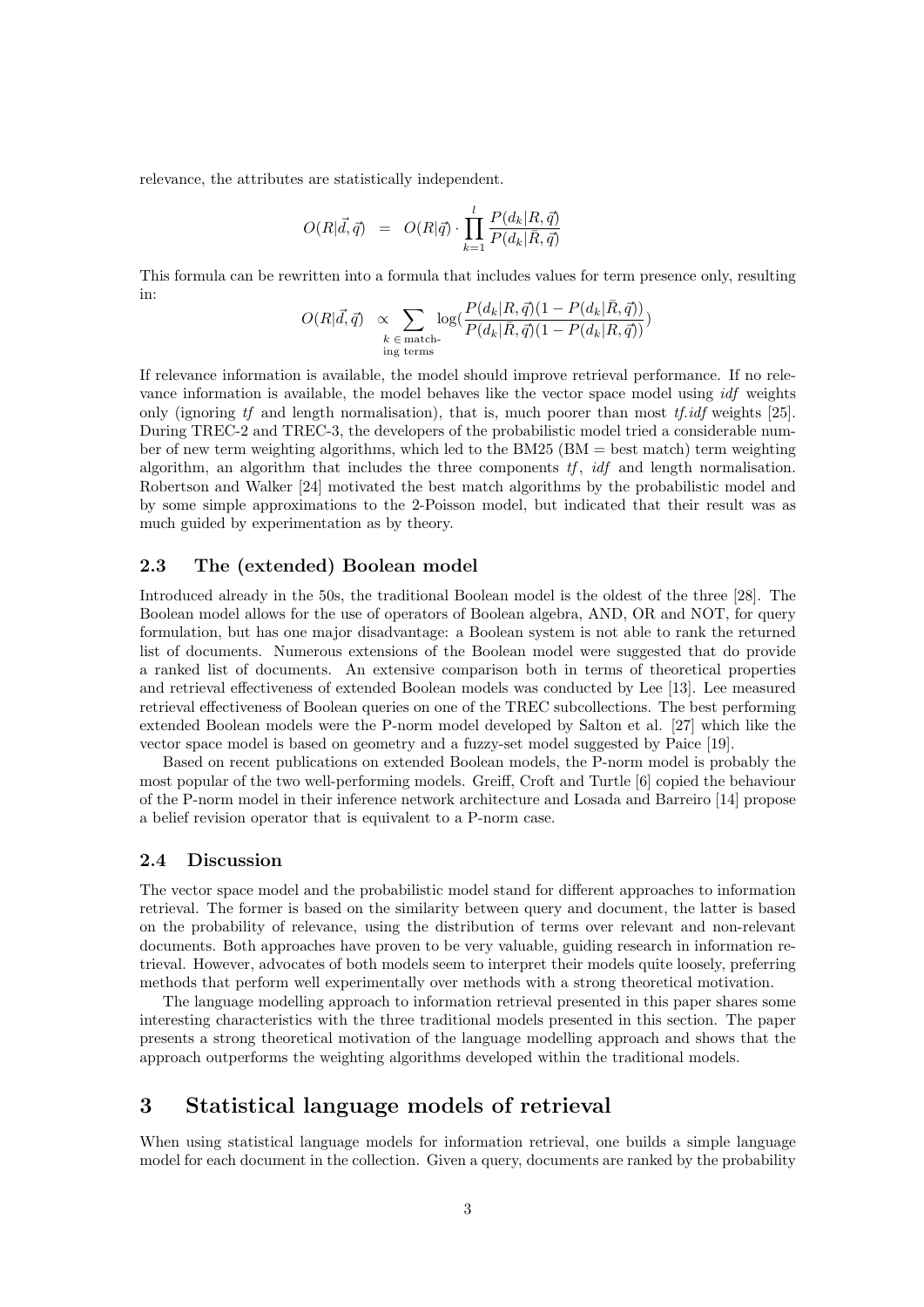that the language model of each document generated the query. Because simple unigram models (n-gram models with  $n = 1$ ) will be used for retrieval, it may be instructive to describe the process of generating the query from the model as if it were a physical process.

#### 3.1 An informal description: the urn model metaphor

The metaphor of "urn models" [17] might give more insight. Instead of drawing balls at random with replacement from an urn, we will consider the process of drawing words at random with replacement from a document. Suppose someone selects one document in the document collection; draws at random, one at a time, with replacement, ten words from this document and hands those ten words (the query terms) over to the system. The system now can make an educated guess as from which document the words came from, by calculating for each document the probability that the ten words were sampled from it and by ranking the documents accordingly. The intuition behind it is that users have a reasonable idea of which terms are likely to occur in documents of interest and will choose query terms accordingly [20]. In practice, some query terms do not occur in any of the relevant documents. This can be modelled by a slightly more complicated urn model. In this case the person that draws at random the ten words, first decides for each draw if he will draw randomly from a relevant document or randomly from the entire collection. The yes/no decision of drawing from a relevant document or not, will also be assigned a probability. This probability will be called the relevance weight of a term, because it defines the distribution of the term over relevant and non-relevant documents. For ad-hoc retrieval all non stop words in the query will be assigned the same relevance weight. The user's feedback might be used to re-estimate the relevance weight for each query term.

The model can be used for Boolean queries by treating the sampling process as an AND-query and allowing that each draw is specified by a disjunction of more than one term. For example, the probability of first drawing the term information and then drawing either the term retrieval or the term filtering from a document can be calculated by the model introduced in this paper without any additional modelling assumptions.

Furthermore, the model can be extended with additional statistical processes to model differences between the vocabulary of the query and the vocabulary of the documents. Statistical translation can be added to the process of sampling terms from a document by assuming that the translation of a term does not depend on the document it was sampled from. Cross-language retrieval using e.g. English queries on a French document collection uses the sampling metaphor as follows: first an French word is sampled from the document, and then this word is translated to English with some probability that can be estimated from a parallel corpus.

#### 3.2 Definition of the corresponding probability measures

Based on the ideas mentioned above, probability measures can be defined to rank the documents given a query. The probability that a query  $T_1, T_2, \cdots, T_n$  of length n is sampled from a document with document identifier  $D$  is defined by equation 1.

$$
P(T_1, T_2, \cdots, T_n | D) = \prod_{i=1}^n ((1 - \lambda_i) P(T_i) + \lambda_i P(T_i | D))
$$
\n(1)

In the formula,  $P(T)$  is the probability of drawing a term randomly from the collection,  $P(T|D)$ is the probability of drawing a term randomly from a document and  $\lambda_i$  is the relevance weight of the term. If a query term is assigned a relevance weight of  $\lambda_i = 1$ , then the term is treated as in exact matching: the system will assign zero probability to documents in which the term does not occur. If a query term is assigned a relevance weight of 0, then the term is treated like a stop word: the term does not have any influence on the final ranking. In section 4 it is shown that this probability measure can be rewritten to a *tf.idf* term weighting algorithm. Miller, Leek and Schwartz [15, 16] showed that equation 1 can be interpreted as a two-state hidden Markov model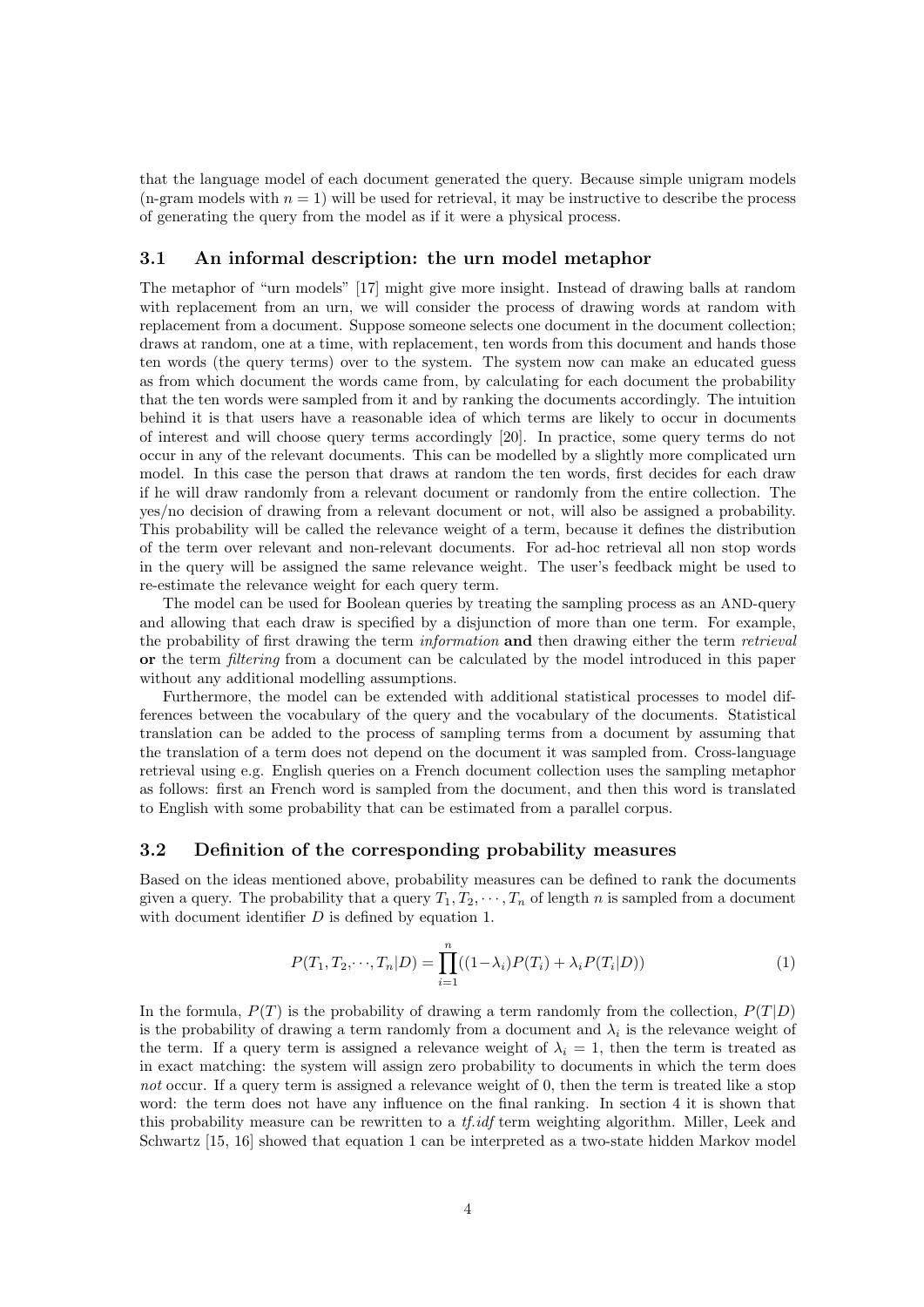in which  $\lambda$  and  $(1 - \lambda)$  define the state transition probabilities and  $P(T)$  and  $P(T|D)$  define the emission probabilities.

The evaluation of Boolean queries is straightforward. Following again the urn model metaphor, for each draw different terms are mutually exclusive. That is, if one term is drawn from a document, the probability of drawing e.g. both the term information and the term retrieval is 0. Following the axioms of probability theory (see e.g. Mood [17]) the probability of a disjunction of terms in one draw is the sum of the probabilities of drawing the single terms. This line of reasoning was first introduced to model possible translations or alignments from document terms to query terms [1, 2, 10, 12]. Disjunction of m possible translations  $t_{ij}$  ( $1 \le j \le m$ ) of the source language query term on position  $i$  is defined as follows.

$$
P(T_i = t_{i1} \cup T_i = t_{i2} \cup \dots \cup T_i = t_{im} | D) = \sum_{j=1}^{m} ((1 - \lambda_i) P(T_i = t_{ij}) + \lambda_i P(T_i = t_{ij} | D))
$$
(2)

Following this line of reasoning, AND queries are interpreted just like the unstructured queries defined by equation 1. Or, to put it differently, unstructured queries are implicitly assumed to be AND queries. If a relevance weight of  $\lambda_i = 1$  is assigned to each query term, then the system will behave like the traditional Boolean model of information retrieval, assigning zero probability to documents that do not exactly match the Boolean query.

In [10, 12] statistical translation is added to these probability measures by assuming that the translation of a term does not depend on the document it occurs in. If  $N_1, N_2, \cdots, N_n$  is an English query of length n and the English term  $n_i$  on position i has  $m_i$  possible French translations  $t_{ij}$  $(1 \leq j \leq m_i)$ , then the ranking of French documents given the English query would be done according to equation 3

$$
P(N_1, N_2, \cdots, N_n | D) = \prod_{i=1}^n \sum_{j=1}^{m_i} P(N_i | T_i = t_{ij}) ((1 - \lambda_i) P(T_i = t_{ij}) + \lambda_i P(T_i = t_{ij} | D))
$$
(3)

Berger and Lafferty's statistical translation model of information retrieval [1, 2] differs from equation 3 only by using global information for each  $n_i$  instead of using global information on each  $t_{ij}$ .

#### 3.3 Parameter estimation

As said in section 2, it is good practice in information retrieval to use the term frequency and document frequency as the main components of term weighting algorithms. The term frequency  $tf(t, d)$  is defined by the number of times the term t occurs in the document d. The document frequency  $df(t)$  is defined by the number of documents in which the term t occurs. Estimation of  $P(T)$  and  $P(T|D)$  in equation 1 and 2 might therefore be done as follows [8, 11].

$$
P(T_i = t_i | D = d) = \frac{tf(t_i, d)}{\sum_t tf(t, d)}
$$
\n
$$
(4)
$$

$$
P(T_i = t_i) = \frac{df(t_i)}{\sum_t df(t)}
$$
\n(5)

From the viewpoint of using language models for retrieval and from the viewpoint of the urn model metaphor, equation 5 would not be the obvious method for the estimation of  $P(T)$ . One might even argue that equation 5 violates the axioms of probability theory, because  $P(T_i = t_{i1} \cup T_i =$  $t_{i2}$   $\neq$   $P(T_i = t_{i1}) + P(T_i = t_{i2})$  if  $t_{i1}$  and  $t_{i2}$  co-occur in some documents. Therefore equation 5b would be the preferred method for the estimation of  $P(T)$ , where the collection frequency  $cf(t)$  is defined by the number of times the term t occurs in the entire collection.

$$
P(T_i = t_i) = \frac{cf(t_i)}{\sum_t cf(t)} = \frac{\sum_d tf(t_i, d)}{\sum_d \sum_t tf(t, d)}
$$
(5b)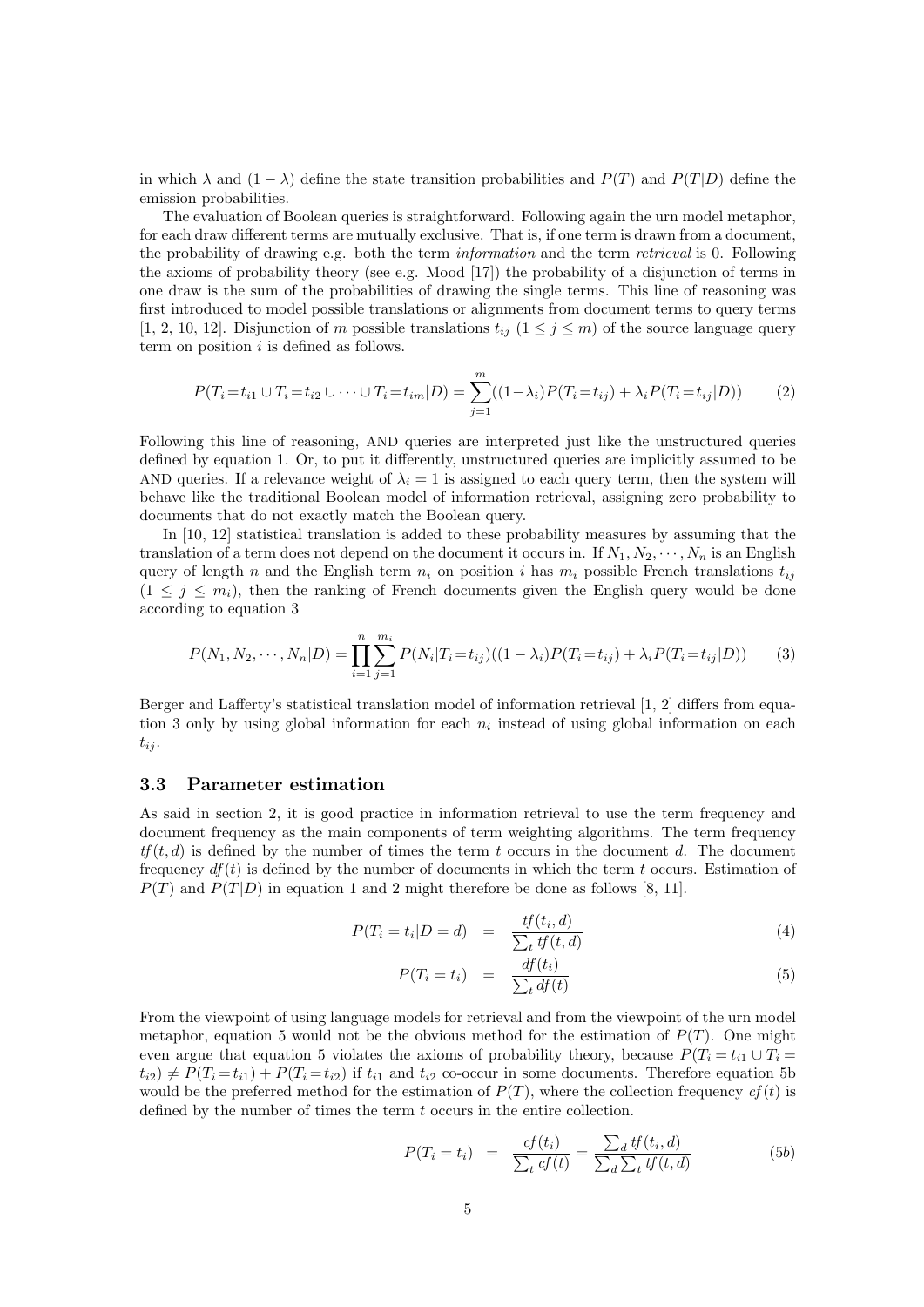The latter method was used in [1, 16, 18, 20]. For historic reasons, that is, because this paper tries to relate the language modelling approach to the traditional approaches, the remainder of this paper will use former method. By using equation 5, the language modelling approach to information retrieval gives a strong theoretical backup for using  $t\hat{t}$  term weighting algorithms: a backup that is not provided by the traditional retrieval models.

The prior probability  $P(D=d)$  that a document d is relevant, might assumed to be uniformly distributed, in case which the formulas above suffice. Alternatively, it might be assumed that the prior probability of a document being relevant is proportional to the length of the document as in equation 6.

$$
P(D = d) = \frac{\sum_{t} tf(t, d)}{\sum_{t} \sum_{d} tf(t, d)}
$$
\n
$$
(6)
$$

It can be included in the final ranking algorithm by adding the logarithm of equation 6 to the document scores as a final step (see section 4, table 2).

#### 3.4 Relevance weighting

If no information on relevant documents is available, relevance weights  $\lambda_i$  should be constant for each non-stop word in the query. The optimum value of this constant might change for different applications. High relevance weights result in rankings that obey the conditions of co-ordination level ranking  $[8]$ , that is, documents containing n query terms are always ranked above documents containing  $n - 1$  query terms. High relevance weights are a good choice for applications that aim at high precision or applications in which very short queries are used, like web search engines. Low relevance weights are a good choice for applications that aim at high precision at all recall points or in applications in which relatively long queries are used, as for instance in the TREC evaluations. For the TREC experiments described in section 5.2 and 5.4 a value of  $\lambda_i = 0.15$  was used.

Documents that are judged as relevant by the user can be used to re-estimate the relevance weights for each i separately. Notice that we cannot simply use the proportions of relevant and non-relevant documents that contain a query term to directly estimate the new relevance weight as is done in the probabilistic model. When searching for the best relevance weights, the term frequencies of terms in the relevant documents have to be taken into account. A possible approach to relevance weighting is the EM-algorithm (expectation maximisation algorithm [5]) of figure 1.

E-step: 
$$
m_i = \sum_{j=1}^r \frac{\lambda_i^{(p)} \cdot P(T_i|D_j)}{(1-\lambda_i^{(p)})P(T_i) + \lambda_i^{(p)}P(T_i|D_j)}
$$
  
M-step:  $\lambda_i^{(p+1)} = \frac{m_i}{r}$ 

Figure 1: relevance weighting of query terms: EM-algorithm

The algorithm iteratively maximises the probability of the query  $T_1, T_2, \cdots, T_n$  given r relevant documents  $D_1, D_2, \dots, D_r$ . Before the iteration process starts, the relevance weights are initialised to their default values  $\lambda_i^{(0)}$ , where i is the position in the query. Each iteration p estimates a new relevance weight  $\lambda_i^{(p+1)}$  by first doing the E-step and then the M-step until the value of the relevance weight does not change significantly anymore.

### 4 From probability measure to term weighting algorithm

Similar to the probabilistic model, probability measures for ranking documents can be rewritten into a format that is easy to implement. A presence weighting scheme [23] (as opposed to a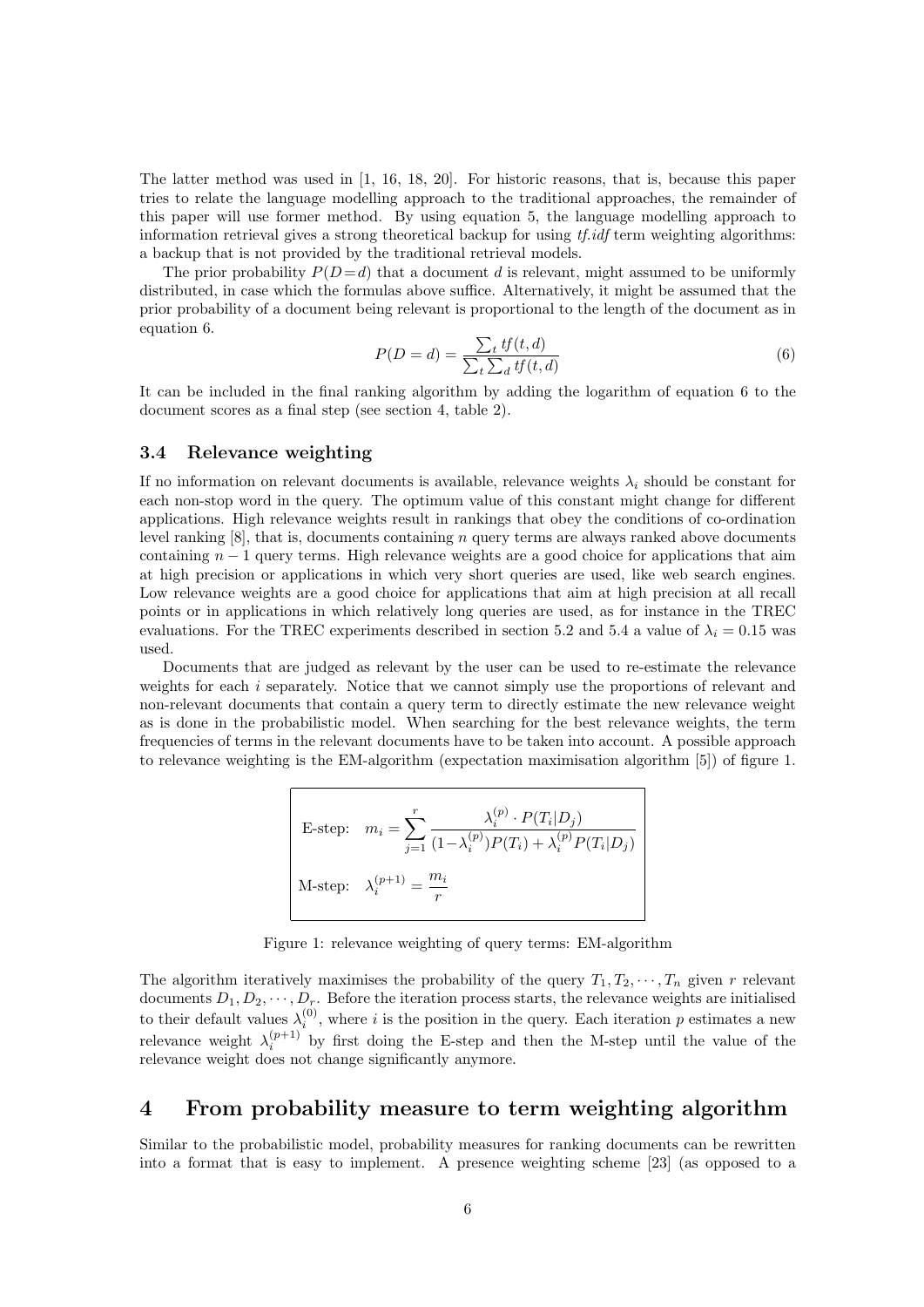presence/absence weighting scheme) assigns a zero weight to terms that are not present in a document. Presence weighting schemes can be implemented using the vector product formula. This section presents the resulting algorithms.

#### 4.1 Relation to tf.idf and relevance weighting

First, let's have a look again at the basic probability measure as introduced by equation 1:

$$
P(T_1, T_2, \cdots, T_n | D) = \prod_{i=1}^n ((1 - \lambda_i) P(T_i) + \lambda_i P(T_i | D))
$$

Dividing the formula by  $\prod_{i=1}^{n}((1-\lambda_i)P(T_i))$  will not affect the ranking because  $\lambda_i$  and  $P(T_i)$ have the same value for each document. Doing so results in a document ranking function that is somewhat similar to Ng's likelihood ratio formula [18].

$$
P(T_1, T_2, \cdots, T_n | D) \propto \prod_{i=1}^n \left(1 + \frac{\lambda_i P(T_i | D)}{(1 - \lambda_i) P(T_i)}\right)
$$

Any monotonic transformation of the document ranking function will produce the same ranking of the documents. Instead of using the product of weights the formula can be implemented by using the sum of logarithmic weights. Doing so and replacing  $P(T_i|D)$  and  $P(T_i)$  by the estimates defined in equation 4 and 5 results in:

$$
P(T_1 = t_1, T_2 = t_2, \cdots, T_n = t_n | D = d) \propto \sum_{i=1}^n \log(1 + \frac{\lambda_i t f(t_i, d) \sum_t df(t)}{(1 - \lambda_i) df(t_i) \sum_t tf(t, d)})
$$

The resulting formula can be interpreted as a  $t\bar{t}$  term weighting algorithm with document length normalisation and the formula can be interpreted as using the odds of probability of relevance (like  $O(R|d_i, \vec{q})$  in the traditional probabilistic model) as follows:

$$
\frac{tf(t_i, d)}{df(t_i)}
$$
 is the *tf*.*idf* weight of the term  $t_i$  in the document  $d$   
\n
$$
\frac{1}{\sum_t tf(t, d)}
$$
 is the inverse length of document  $d$   
\n
$$
\frac{\lambda_i}{1 - \lambda_i}
$$
 is the odds of probability of relevance given the query term on position  $i$   
\n
$$
\sum_t df(t)
$$
 is constant for any document  $d$  and term  $t$ 

The query weights of the vector product formula can be used to account for multiple occurrences of the same term in the query. The resulting vector product version of the ranking formula is displayed in figure 2 [9].

vector product formula: 
$$
\text{score}(d, q) = \sum_{k \in \text{match-}} w_{qk} \cdot w_{dk}
$$
  
query term weight: 
$$
w_{qk} = tf(k, q)
$$
  
document term weight: 
$$
w_{dk} = \log(1 + \frac{tf(k, d) \sum_{t} df(t)}{df(k) \sum_{t} tf(t, d)} \cdot \frac{\lambda_k}{1 - \lambda_k})
$$

Figure 2: tf.idf term weighting algorithm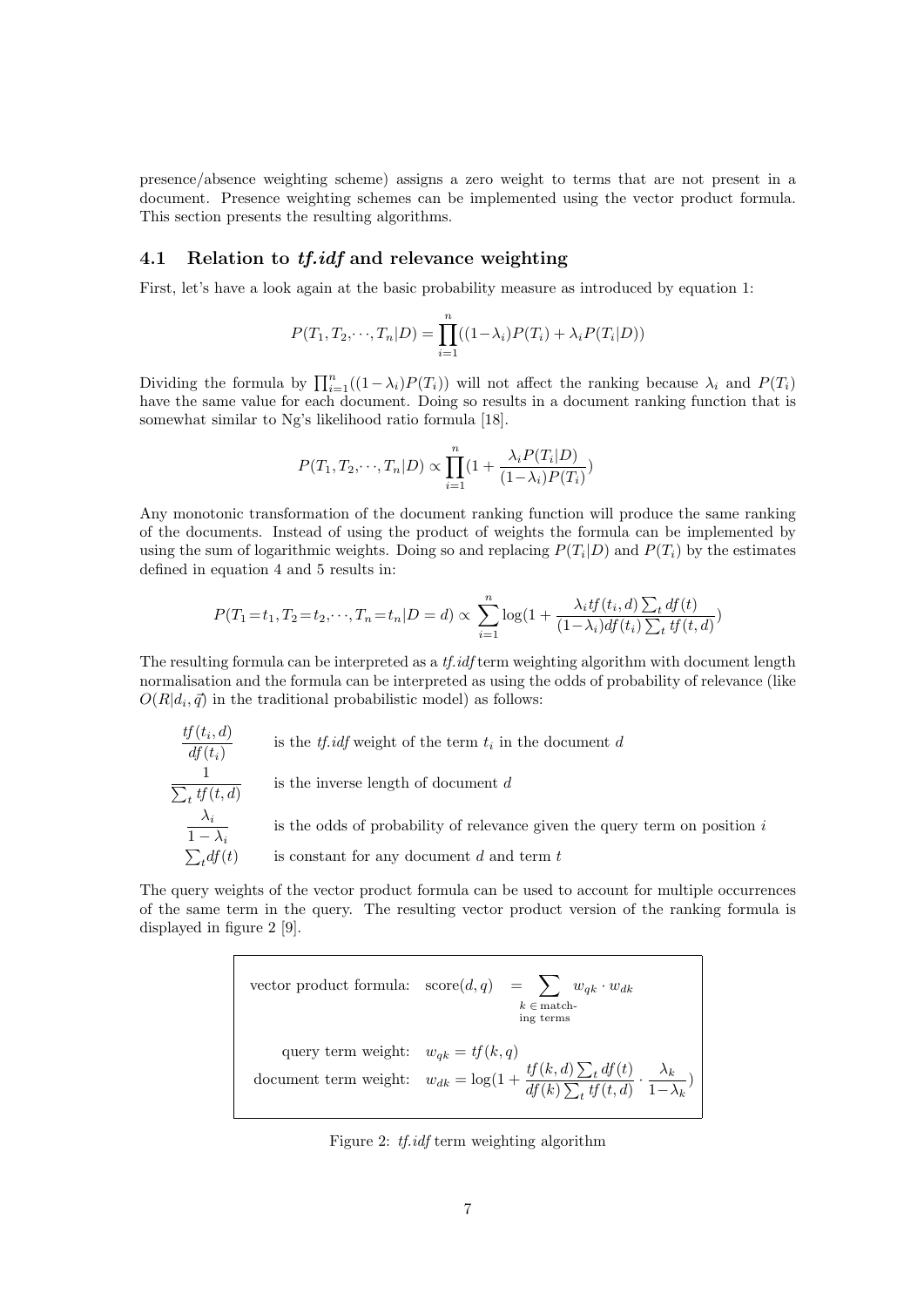#### 4.2 Discussion

The purpose of this paper is not to show that the language modelling approach to information retrieval is so flexible that it can be used to model or implement many other approaches to information retrieval. For this reason, it differs considerably from other publications that also compare retrieval models within one frame work [32, 35]. Although we claim that the language modelling approach may result in  $tf.id f$  term weighting, the  $tf$  component and the  $idf$  component both fall within the logarithm, making it a  $tf + idf$  algorithm rather than a  $tf$ .  $idf$  algorithm. Also, as shown in section 3.3, we would prefer the use of collection frequencies over the use of document frequencies, making it a *tf.icf* algorithm. One may have similar objections against the comparison of the language modelling approach with the probabilistic model. The occurrence in figure 2 of probability odds that are directly related to the distribution of terms over relevant and non-relevant documents, could be related to  $O(R|d_i, \vec{q})$ , but this measure is at no point in the probabilistic model directly used or estimated, as the model makes the binary independence assumption shown in section 2.2.

Despite of the differences, we think that the similarity between the language model of information retrieval and the traditional models is important, because it gives insight in why  $tf.idf$ term weighting works and why the combination with relevance weighting as done in the BM25 algorithm works.

#### 4.3 Boolean queries

In section 3.2 it was suggested that the calculation of the probability of possible translations [1, 2, 10, 12] can be used to model Boolean queries as well. Disjunction of m possible translations  $t_{ij}$  ( $1 \le j \le m$ ) of the source language query term on position i is defined by equation 2, 4 and 5 as follows.

$$
P(T_i = t_{i1} \cup T_i = t_{i2} \cup \dots \cup T_i = t_{im} | D = d) = \sum_{j=1}^{m} ((1 - \lambda_i) \frac{df(t_{ij})}{\sum_t df(t)} + \lambda_i \frac{tf(t_{ij}, d)}{\sum_t tf(t, d)})
$$

As addition is associative and commutative, we do not have to calculate each probability separately before adding them. Instead, respectively the document frequencies and the term frequencies of the disjuncts can be added beforehand, resulting in a formula that is very similar to the original linear interpolation of global and local probabilities of equation 1. The added frequencies can be used to replace  $df(k)$  and  $tf(k, d)$  in the weighting formula of figure 2.

$$
P(T_i = t_{i1} \cup T_i = t_{i2} \cup \dots \cup T_i = t_{im} | D = d) = (1 - \lambda_i) \frac{\sum_{j=1}^{m} df(t_{ij})}{\sum_{t} df(t)} + \lambda_i \frac{\sum_{j=1}^{m} tf(t_{ij}, d)}{\sum_{t} tf(t, d)}
$$

A similar algorithm was introduced earlier by Harman [7] for on-line stemming. Harman did not present her algorithm as an extension of Boolean searching, but instead called it 'grouping'. If collection frequencies instead of document frequencies are used, then this method has the nice characteristic that on-line morphological generation treating the morphological variants as disjuncts, will produce exactly the same results as off-line stemming of the documents. For instance the query funny tables will be evaluated like the Boolean query on the left-hand side of equation 7 if the index isnot stemmed and like the query on the right-hand side if the index isstemmed with the Porter stemmer [21]. The extended Boolean models mentioned in section 2 do not have this characteristic, that is, they will not produce the same results for both queries.

 $P(\text{funny} \cup \text{funnies, table} \cup \text{tables} \cup \text{table}) = P(\text{funni}, \text{tabl})$  (7)

Until now it was assumed that Boolean queries are always in conjunctive normal form. This might be true for queries that are generated by a translation module or by a morphological component, but not generally for manually formulated Boolean queries. Both in the language modelling approach and in the extended Boolean models mentioned in section 2, the distributive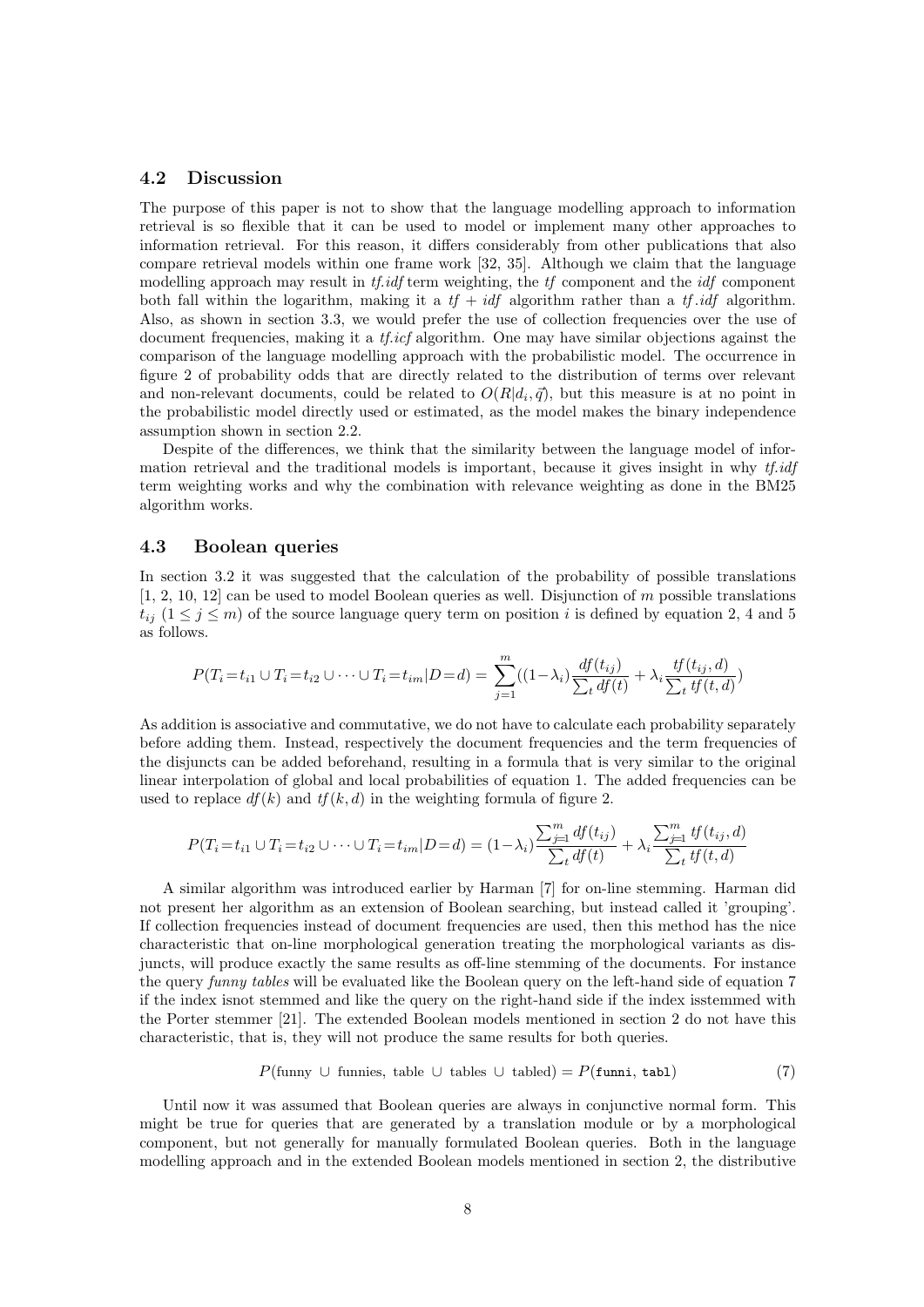laws that hold for conventional Boolean expressions are not valid. For instance, (A AND B) OR C and (A OR C) AND (B OR C) are equivalent in the traditional Boolean model, but this is not generally the case for the language models and the extended Boolean models. For the language model it is even questionable if the former query is a valid query at all; (A AND B) refers to drawing two terms from a document which contradicts with OR C which refers to drawing one term from a document. For the experiments presented in section 5, manually formulated Boolean queries will therefore be converted automatically to their conjunctive normal form. More complex Boolean expressions that do not contradict on the number of draws, like for instance the disjunction of two two-word phrases as in (funny AND tables) OR (amusing AND chairs) were also converted to their conjunctive normal form. These queries deserve additional attention in future evaluations.

# 5 Experimental results

In this section the results are presented of three experiments. All experiments were done with the TREC collection. Each experiment serves to illustrate that the language model of retrieval performs well in situations that call for, respectively, (1) similarity between query and documents; (2) probability of relevance estimation from relevant documents; (3) the ability to process Boolean structured queries.

## 5.1 The Mirror DBMS

Experiments were done using the Mirror DBMS, a prototype database management systemespecially designed for multimedia and web retrieval [33].The Mirror DBMS combines content management and data management in a single system. The main advantage of such integration is the facility to combine information retrieval with traditional data retrieval. Furthermore, information retrieval researchers can experiment more easily with new retrieval models, using and combining various sources of information. This is an important benefit for advanced information retrieval research; web retrieval, speech retrieval, and cross-language retrieval. Each require the use of several representations of content, which is hard to handle in the traditional file-based approach, and becomes too slow in traditional database systems.

Documents and queries were preprocessed as follows. Tokenisation was done by assuming that all non-letters, including hyphens, are word boundaries. Words appearing in the Smart stop  $list^1$ were removed, including some that are specific to the TREC domain, like 'document' and 'relevant'. The remaining words were stemmed using the Porter stemmer [21]. All reported experiments used the same index. For the language model runs, the non-uniform prior probability of relevance of equation 6 was used to correct for different document lengths [34].

#### 5.2 Results on the ad hoc task

The first experiment is a TREC-style automatic ad hoc experiment using TREC topics 401-450. It serves to illustrate that the language modelling approach performs well on a task where no relevance information is available and the system has to rely on the similarity between the query and the documents. The experiment compares the average precision of five different term weighting algorithms. The first is what Salton and Buckley [26] call original tf.idf with cosine normalisation. The second is the probabilistic model as introduced by Robertson and Sparck-Jones [23]. Lnu.ltu and BM25 are described in [30] and [25] respectively.The Lnu.ltu slope parameter was set to 0.2 . The BM25 tuning parameters were set to  $k_1 = 2$ ,  $b = 0.75$  and  $k_3 = \infty$ .

The experiment shows that both the original probabilistic model and the original vector space model underperform on this task. The BM25 and Lnu.ltu algorithms perform better, but still considerably worse compared to the language model.

<sup>1</sup> ftp://ftp.cs.cornell.edu/pub/smart/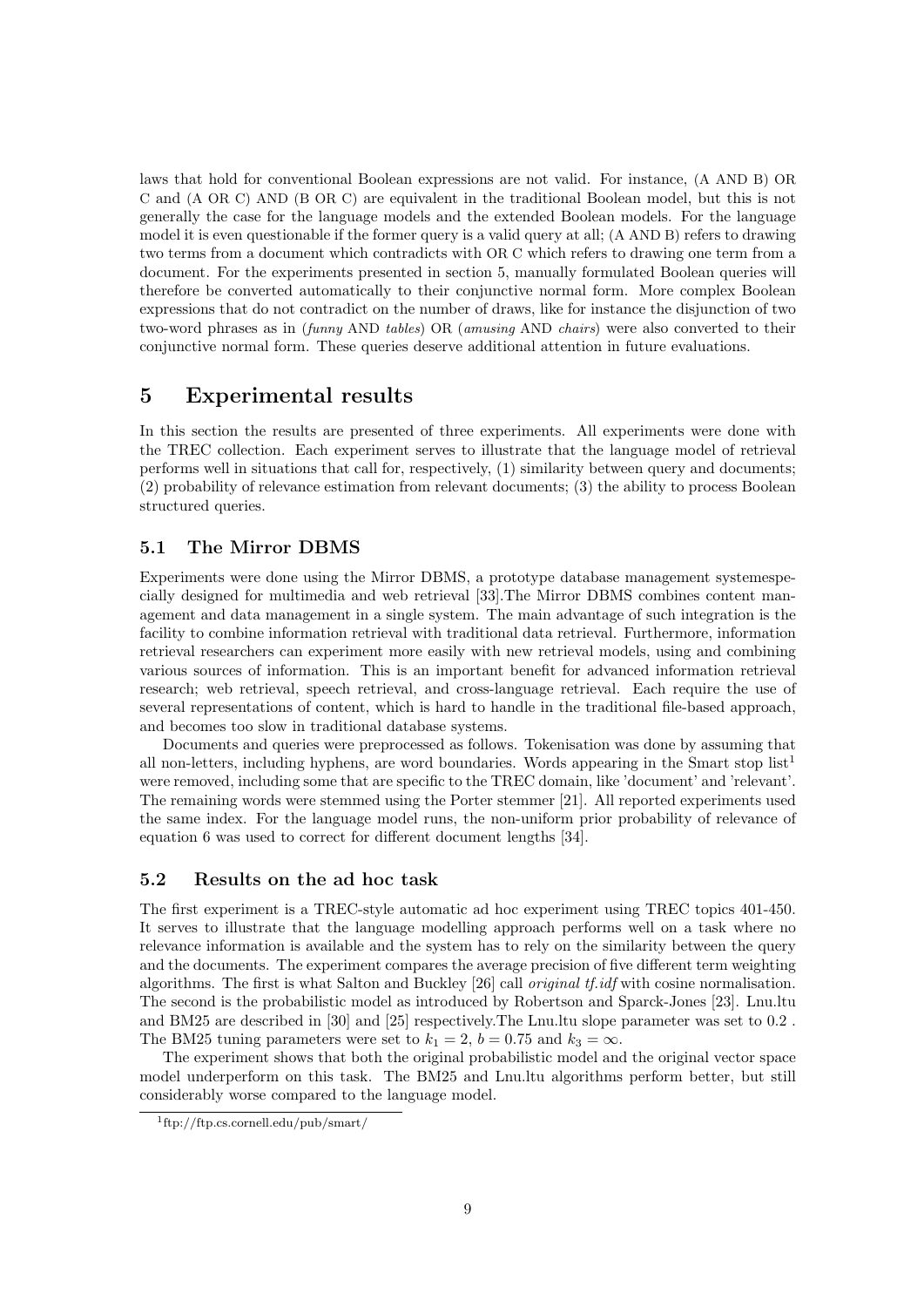| run           | 0.2   | precision at recall:<br>0.5 | 0.8   | average<br>precision |
|---------------|-------|-----------------------------|-------|----------------------|
| tfc.tfc       | 0.211 | 0.100                       | 0.026 | 0.126                |
| probabilistic | 0.247 | 0.185                       | 0.079 | 0.165                |
| Lnu.ltu       | 0.365 | 0.227                       | 0.065 | 0.229                |
| BM25          | 0.392 | 0.242                       | 0.073 | 0.243                |
| LM            | 0.428 | 0.265                       | 0.130 | 0.277                |

Table 1: results of ad hoc queries

#### 5.3 Results of relevance weighting

The second experiment takes the relevant documents of each topic (401-450) to estimate relevance weights, which are used retrospectively to determine optimal performance on the collection. The same experiment was done by Robertson and Sparck-Jones [23] on the Cranfield collection using the traditional probabilistic model. The purpose of this experiment is two-fold. Firstly, the experiment shows how the language model's relevance weighting method performs compared to relevance weighting of the traditional probabilistic model and the BM25 formula. Secondly, by comparing the performance with the experiments presented in the previous section, the experiments show how much can be gained if the system has perfect knowledge about the distribution of terms over relevant and non-relevant documents.

| run           | precision at recall: | average       |       |           |
|---------------|----------------------|---------------|-------|-----------|
|               | 0.2                  | $0.5^{\circ}$ | 0.8   | precision |
| probabilistic |                      | $0.293$ 0.208 | 0.120 | 0.198     |
| <b>BM25</b>   | 0.416                | 0.251         | 0.085 | 0.263     |
| LM            | 0.471                | 0.283         | 0.147 | 0.311     |

Table 2: results of retrospective relevance weighting

The experiment shows that the language model's increase in performance is as good as the increase in performance of the traditional probabilistic model and even better than the performance increase of the BM25 algorithm. Closer inspection of the runs shows that the three methods actually decrease the average precision of respectively 4, 18 and 10 out of 50 queries. This is rather alarming, because a good relevance feedback method should never decrease performance if the weights are used retrospectively. For the language model, we do have a clue why the relevance weighting algorithm seems to be suboptimal. As said in section 3.4, the algorithm optimises the probability that the query is generated from the relevant documents. An optimal algorithm, however, would optimise the probability of relevance given the query. More research into relevance feedback algorithms for the language modelling approach to information retrieval is therefore needed.

#### 5.4 Results of Boolean retrieval

The third experiment uses manually formulated Boolean queries. For this experiment we used the Boolean queries that were formulated by Schiettecatte [29] for TREC topics 301-350. Wild cards and multi-term expressions were replaced by Boolean equivalents, using the OR-connector for wild cards and the AND-connector for multi-term expressions. This experiment tries to answer two questions. First of all this experiment shows how the language model performs compared to the P-norm model. Like the experiments reported by Salton et al. [27] binary query weights and tf.idf document weights were used for the P-norm experiments. Experiments were done both using tfc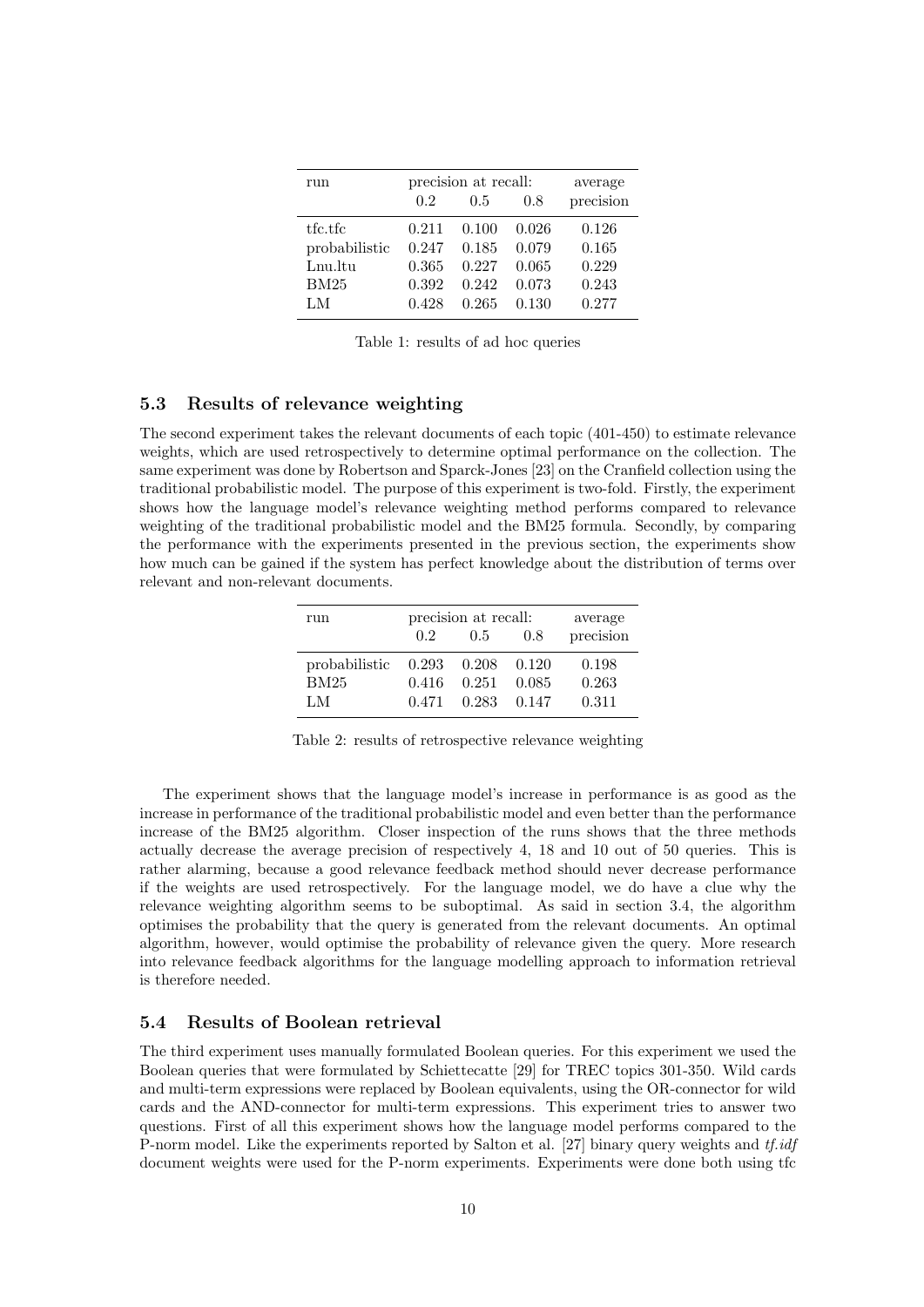weights and Ltu weights for documents. Secondly, it measures the additional benefit of extended Boolean models over versions of the model that do not use the Boolean operators. The P-norm model can be reduced to the vector model by assigning a value of 1 to both  $p$  parameters. Using a higher value for p, say  $p = 2$ , should therefore show improved results. The language model does not have a similar knob. Therefore one experiment "LM vector" was done after throwing away the Boolean operators, just leaving the terms. Again, using the Boolean operators as in "LM Boolean" should show improved results compared to not using them.

| run              | precision at recall: | average |       |           |
|------------------|----------------------|---------|-------|-----------|
|                  | 0.2                  | 0.5     | 0.8   | precision |
| P-norm tfc $p=1$ | 0.162                | 0.040   | 0.014 | 0.084     |
| P-norm tfc $p=2$ | 0.193                | 0.057   | 0.011 | 0.102     |
| P-norm Ltu $p=1$ | 0.310                | 0.131   | 0.031 | 0.156     |
| P-norm Ltu $p=2$ | 0.316                | 0.157   | 0.061 | 0.182     |
| LM vector        | 0.401                | 0.206   | 0.076 | 0.224     |
| LM Boolean       | 0.414                | 0.232   | 0.090 | 0.244     |

Table 3: results of Boolean queries

The experiment shows that not much can be gained by the special treatment of Boolean operators. Special treatment of Boolean operators seems to have the same absolute impact on the P-norm model as on the language model: about 0.02 gain in mean average precision. Term weighting seems to have a bigger impact on retrieval performance. Like for the automatic ad-hoc experiments, the language model outperforms Ltu weights which in turn outperform the traditional tfc weights.

#### 5.5 Document vs. collection frequencies

For the experiments described in this paper we used equation 5 instead of the alternative equation 5b. This section gives the results of the experiments presented above if equation 5b is used.

| run             | precision at recall: | average         |       |           |
|-----------------|----------------------|-----------------|-------|-----------|
|                 | 0.2                  | 0.5             | 0.8   | precision |
| LM adhoc        | 0.420                | $0.259$ $0.126$ |       | 0.273     |
| LM rel. weights | 0.471                | 0.285           | 0.144 | 0.309     |
| LM vector       | 0.389                | 0.201           | 0.084 | 0.221     |
| LM Boolean      | 0.408                | 0.237           | 0.093 | 0.240     |

| Table 4: results of using equation 5b |  |  |  |  |  |  |
|---------------------------------------|--|--|--|--|--|--|
|---------------------------------------|--|--|--|--|--|--|

Comparison of the results given in table 4 with the language model results given in table 1, 2 and 3, indicates that the use of collection frequencies (equation 5b) instead of document frequencies (equation 5) has the tendency to perform a little bit worse (about 1 % on all four runs), but not nearly as bad as generally assumed (see e.g. [3]).

# 6 Conclusion

In this paper the new language models of information retrieval were compared with three traditional models of information retrieval: the vector space model, the probabilistic model and the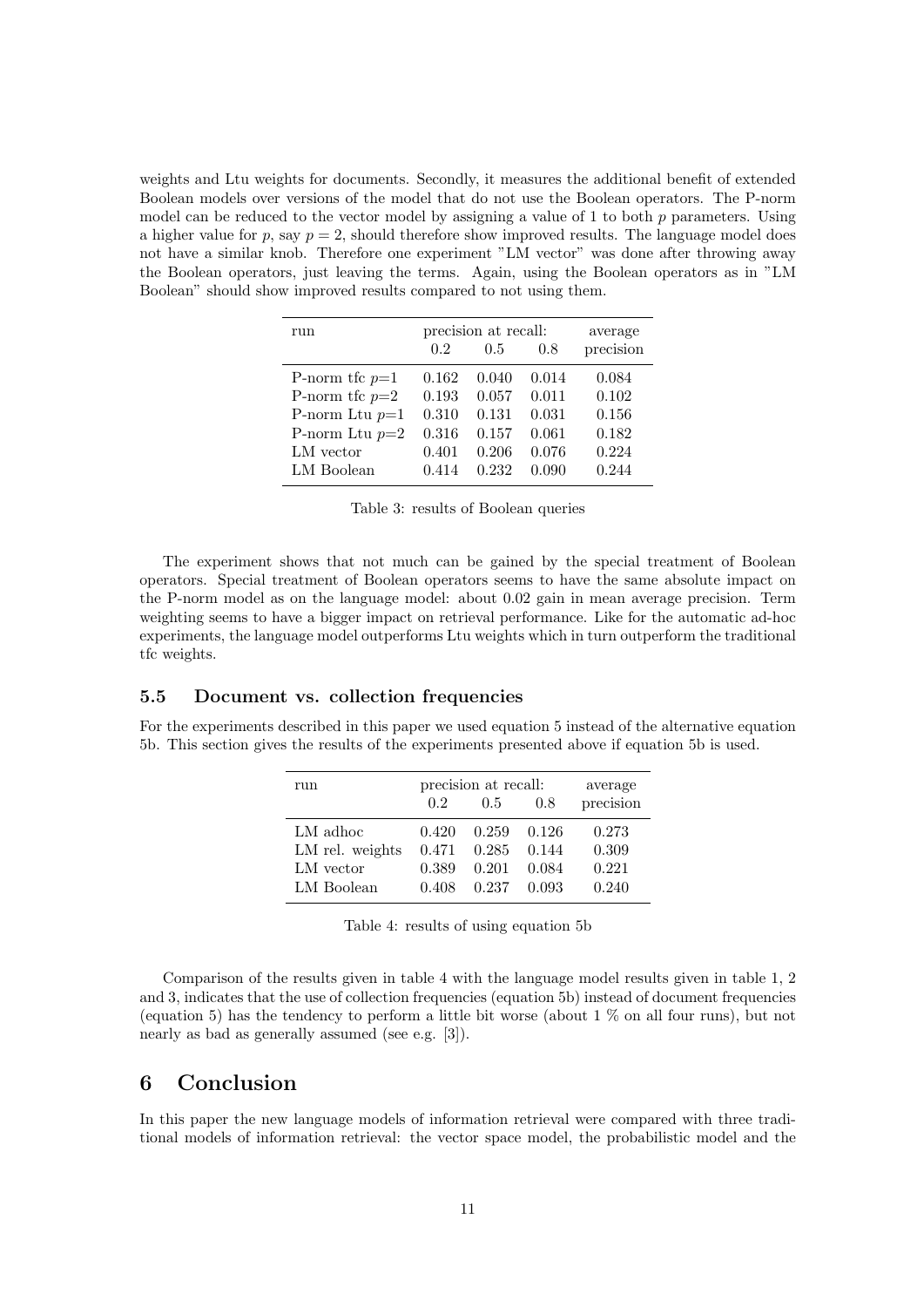Boolean model. The paper showed that the language modelling approach shares some interesting characteristics with the vector space model and the probabilistic model: it respectively gives an elegant justification for using  $tf.idf$  weights, and it has a powerful new method for relevance weighting of query terms. The paper also showed that the language modelling approach suggests a new method for extended Boolean retrieval. Experiments on the TREC collection indicate that the language modelling approach outperforms the three traditional methods.

As a side effect of the introduction of language models for retrieval, this paper introduced new ways of thinking about two popular information retrieval tools: the use of stop words and the use of a stemmer. It is hard to talk about stopping and stemming in terms of the traditional models. The fact that often stop words are removed and the remaining words in documents and queries are stemmed is not really suggested or motivated by the traditional models. In the language modelling approach, terms can be assigned a zero relevance weight. These terms will not affect the final ranking, which suggests that they might as well be removed as is done with stop words in the traditional models. As for stemming, the language modelling approach might be used to evaluate Boolean queries that are generated from the user's request by grouping all morphological variations of each word using the Boolean OR operator. As shown in section 4.3, the Boolean OR can be implemented by simply adding respectively the term frequencies and the collection frequencies of the disjuncts. Therefore, on-line morphological generation will produce exactly the same results as off-line stemming, giving the use of a stemmer a theoretical sound interpretation in the language modelling approach.

Although the language modelling approach clearly outperforms the traditional probabilistic model, the latter has some nice theoretical properties. It models the relevance  $R$  explicitly and tries to relate relevance weighting to the probability ranking principle [22]. Future research has to point out if it is possible to relate the relevance weighting algorithm of the language model directly to the probability ranking principle as well and hopefully give a formal proof that the algorithm can be expected to improve performance.

## Acknowledgements

The work reported in this paper is funded in part by the Dutch Telematics Institute project Druid. We like to thank François Schiettecatte of FS Consulting for making the Boolean queries available to TREC participants.

# References

- [1] A. Berger and J. Lafferty. Information retrieval as statistical translation. In Proceedings of the 22nd ACM SIGIR Conference on Research and Development in Information Retrieval (SIGIR'99), pages 222–229, 1999.
- [2] A. Berger and J. Lafferty. The Weaver system for document retrieval. In Proceedings of the eighth Text Retrieval Conference, TREC-8. NIST Special Publications, to appear.
- [3] K.W. Church and W.A. Gale. Inverse document frequency: a measure of deviations from Poisson. In Armstrong et al. (eds.), NLP using very large corpora, Kluwer Academic Publishers, 1999.
- [4] K.W. Church and R.L. Mercer. Introduction to the special issue on computational linguistics using large corpora. Computational Linguistics, 19(1):1–24, 1993.
- [5] A.P. Dempster, N.M. Laird and D.B. Rubin. Maximum likelihood from incomplete data via the em-algorithm plus discussions on the paper. Journal of the Royal Statistical Society, 39(B):1–38, 1977.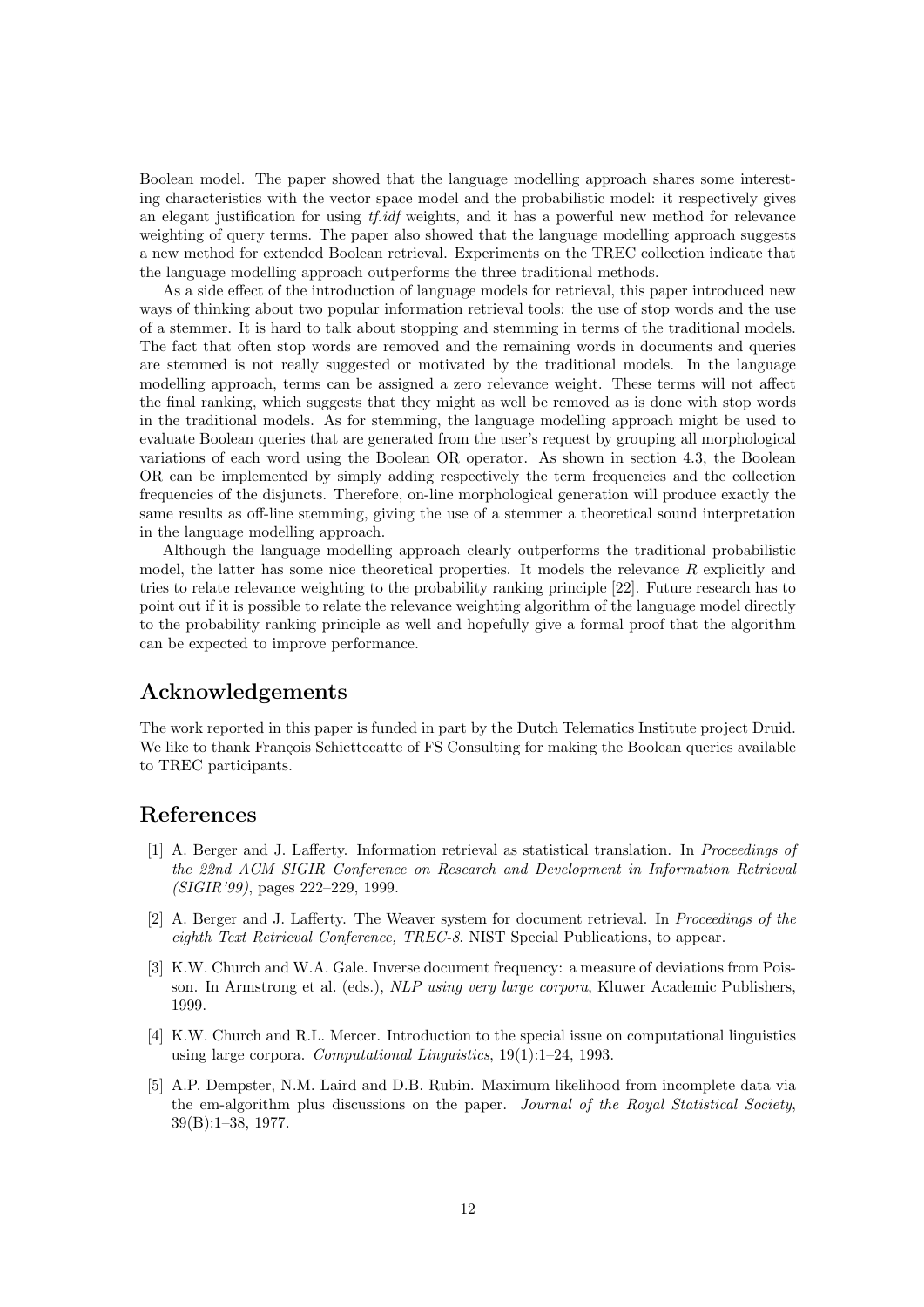- [6] W.R. Greiff, W.B. Croft and H.R. Turtle. Computationally tractable probabilistic modelling of boolean operators. In Proceedings of the 20th ACM SIGIR Conference on Research and Development in Information Retrieval (SIGIR'97), pages 119–128, 1997.
- [7] D. Harman. How effective is suffixing? Journal of the American Society for Information Science, 42(1):7–15, 1991.
- [8] D. Hiemstra. A linguistically motivated probabilistic model of information retrieval. In Proceedings of the Second European Conference on Research and Advanced Technology for Digital Libraries (ECDL), pages 569–584, 1998.
- [9] D. Hiemstra. A probabilistic justification for using tf.idf term weighting in information retrieval. International Journal on Digital Libraries, 3(2), pages 131–139, 2000.
- [10] D. Hiemstra and F.M.G. de Jong. Disambiguation strategies for cross-language information retrieval. In Proceedings of the third European Conference on Research and Advanced Technology for Digital Libraries (ECDL), pages 274–293, 1999.
- [11] D. Hiemstra and W. Kraaij. Twenty-One at TREC-7: Ad-hoc and cross-language track. In Proceedings of the seventh Text Retrieval Conference TREC-7, pages 227–238. NIST Special Publication 500-242, 1999.
- [12] W. Kraaij, R. Pohlmann and D. Hiemstra. Twenty-One at TREC-8: using language technologie for information retrieval. In Proceedings of the eighth Text Retrieval Conference, TREC-8, pages 285–300, NIST Special Publication 500-246, 2000.
- [13] J.H. Lee. Analyzing the effectiveness of extended boolean models in information retrieval. Technical Report TR95-1501, Cornell University, 1995. http://cs-tr.cs.cornell.edu/.
- [14] D.E. Losada and A. Barreiro. Using a belief revision operator for document ranking in extended boolean models. In Proceedings of the 22nd ACM SIGIR Conference on Research and Development in Information Retrieval (SIGIR'99), pages 66–73, 1999.
- [15] D.R.H. Miller, T. Leek and R.M. Schwartz. BBN at TREC-7: using hidden markov models for information retrieval. In Proceedings of the seventh Text Retrieval Conference, TREC-7, pages 133–142. NIST Special Publication 500-242, 1999.
- [16] D.R.H. Miller, T. Leek and R.M. Schwartz. A hidden Markov model information retrieval system. In Proceedings of the 22nd ACM SIGIR Conference on Research and Development in Information Retrieval (SIGIR'99), pages 214–221, 1999.
- [17] A.M. Mood and F.A. Graybill, editors. Introduction to the Theory of Statistics, Second edition. McGraw-Hill, 1963.
- [18] K. Ng. A maximum likelihood ratio information retrieval model. In Proceedings of the eighth Text Retrieval Conference, TREC-8, pages 483–492, NIST Special Publication 500-246, 2000.
- [19] C.P. Paice. Soft evaluation of boolean search queries in information retrieval systems. Information Technology: Research and Development, 3(1):33–42, 1984
- [20] J.M. Ponte and W.B. Croft. A language modelling approach to information retrieval. In Proceedings of the 21st ACM SIGIR Conference on Research and Development in Information Retrieval (SIGIR'98), 1998.
- [21] M.F. Porter. An algorithm for suffix stripping. Program, 14:130–137, 1980.
- [22] S.E. Robertson. The probability ranking principle in IR. Journal of Documentation, 33(4):294–304, 1977.